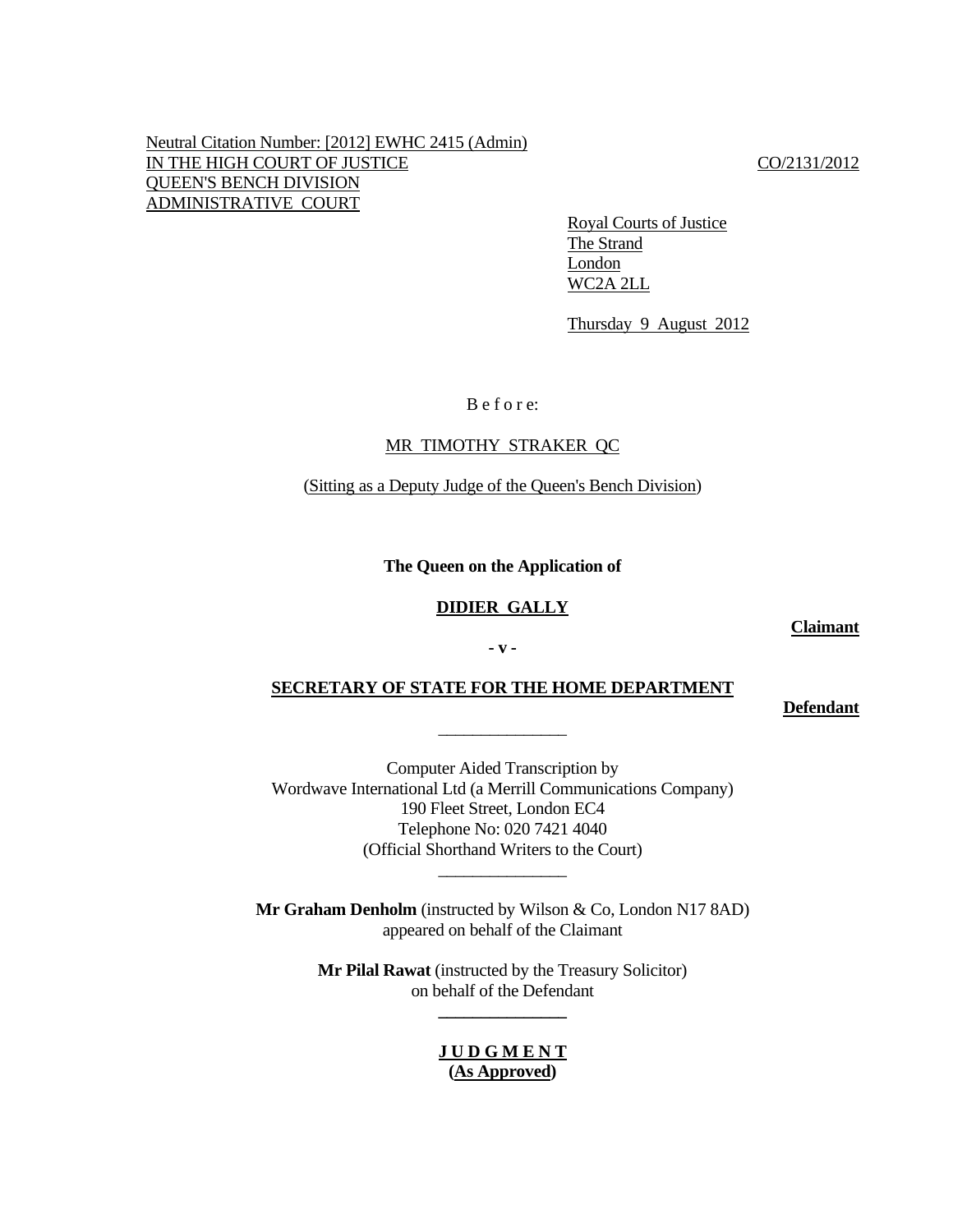Thursday 9 August 2012

# **THE DEPUTY JUDGE:**

1. By section 4(1)(c) of the Immigration and Asylum Act 1999 the Secretary of State may provide, or arrange for the provision of, facilities for the accommodation of persons released on bail from detention under any provision of the Immigration Acts. However, by paragraphs 5(a) and 1(1)(l) of Schedule 3 to the Nationality, Immigration and Asylum Act 2002, if someone has the nationality of an EEA state other than the United Kingdom, then he is not eligible for support or assistance under section 4(1)(c) of the Immigration and Asylum Act 1999. Consequently, if Mr Didier Gally, who is the claimant in these proceedings, has the nationality of an EEA state other than the United Kingdom, he is not eligible for the provision of, or the arrangement of the provision of, facilities for his accommodation if released on bail from detention under the Immigration Acts. That want of eligibility would plainly affect any request he might make for bail.

2. There is no doubt but that the claimant is detained under the Immigration Acts. An EEA state is, by virtue of paragraph 17 of Schedule 3 to the 1999 Act, a state which is a contracting party to the agreement on European Economic Area signed at Oporto on 2 May 1992. One such state is France.

3. The parties before me formulate the issue rather differently. Mr Rawat (for the Secretary of State) says, amongst other things, that the legal issue on this application for judicial review is whether a person who says that he is a natural of an EEA state is entitled to support under section  $4(1)(c)$ . On other hand, Mr Denholm (for the claimant) says that the question is whether it is open to the Secretary of State to decline to use section  $4(1)(c)$  in particular circumstances which can be summarised as being that the claimant's nationality has not been established, ie. can one decline to use section  $4(1)(c)$  when in effect one says: "I do not know whether or not you are an EEA national"?

4. Underpinning this application for judicial review, which is made pursuant to permission granted by Mr Ian Dove QC on 30 March 2012, is what may be described as a continuing application made of the Secretary of State for consideration of the claimant under section 4 ("section 4 support"). Such a request was refused on 23 August 2011, but given that the fact is continuing, given that an application could again be made tomorrow, and given that I am concerned with a matter of liberty, I do not consider that any question of delay arises in this case.

5. It is common ground that the claimant has been in the United Kingdom since at least 2005. He considers that he was born on 11 June 1979 in France, which is an EEA State within the 1999 Act. Although the common ground is that the claimant has been here since at least 2005, he was plainly within the United Kingdom earlier, because he came to the attention of the police in 2000. Since 2005 he has generated an appalling criminal record, including in 2009 offences of robbery which warranted sentences of imprisonment for four years. The claimant has, therefore, had considerable contact with the authorities. Throughout such contact he has claimed to be French. He stated that he was born in Toulouse, where he first went to school. He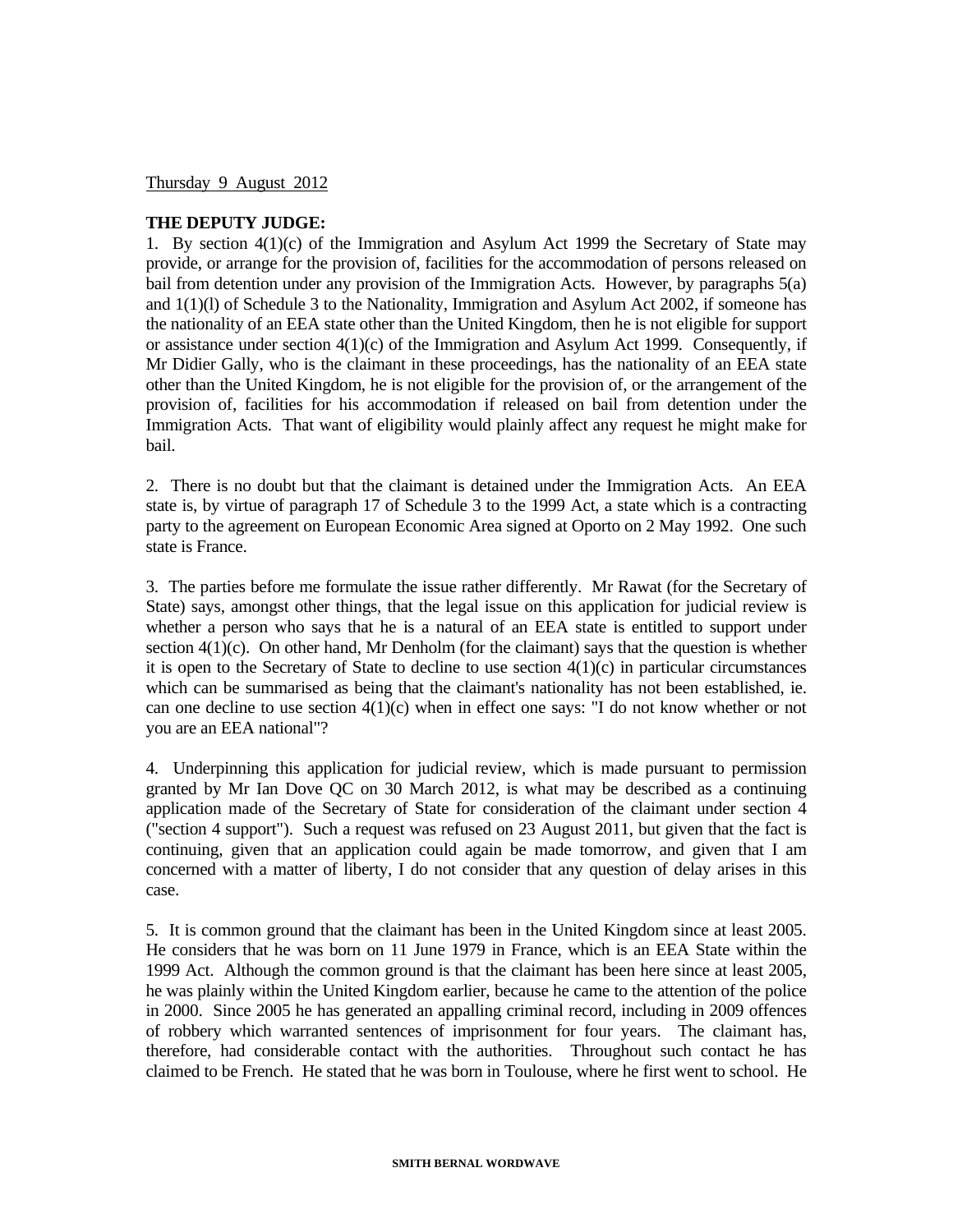later went to school in Courbevoie, near Paris. He claims first to have arrived in the United Kingdom using a French passport whose loss was reported to the French Embassy in about 2007.

6. On 21 December 2010 the claimant was told of a deportation order which had been made in respect of him. This order was under regulation 21 of the Immigration (European Economic Area) Regulations 2006. These regulations are principally used for nationals of EEA countries. It is clear that the arrangements under which the European Economic Area operates, which have been sanctioned by Parliament, assign to EEA nationals a particular status, which status is different from that assigned to nationals of the rest of the world.

7. Regulation 21 enables decisions to be taken on public policy, public security and public health grounds. However, there are protective provisions in connection with those enjoying EEA status, whereby relevant decisions may not be taken, for example of a person with a permanent right of residence under regulation 15, except on serious grounds of public policy or public security. In certain instances regulation 21(4) provides that a relevant decision may not be taken except on imperative grounds of public security in respect of EEA nationals who have been here for given lengths of time. Furthermore, by regulation 21(5), where a relevant decision is taken on grounds of public policy or public security it shall, in addition to complying with certain preceding paragraphs of the regulation, be taken in accordance with principles which are then set out at (a) to (e). It is quite clear that this regime provides for the EEA national -- a better position than obtains in connection with those nationals from those countries which I have characterised as "the rest of the world".

8. The regulations to which I have just referred provide for certain appeal rights. It was the exercise of those appeal rights which brought before the Immigration Judge the question of the claimant and his position in this country. His appeal, which was brought pursuant to regulation 26, came to be decided on 23 June 2011. It was preceded by a Notice of Decision dated 21 December 2010, which was headed "Decision to Make a Deportation Order", under which was stated "The Immigration (European Economic Area) Regulations 2006". It was addressed to "Didier Gally, France, 11 June 1979". It went on to indicate that the Secretary of State proposed to give directions for his removal to France. It drew attention to the fact that he had been convicted of robbery. It drew attention to the fact that the Secretary of State considered the offence of which he had been convicted and his conduct fell within regulation 21 of the 2006 Regulations, and that she was satisfied that he would "pose a genuine, present and sufficiently serious threat to the interests of public policy/public security" if he were to be allowed to remain in the United Kingdom and that his deportation was therefore justified under regulation 21.

9. The Notice of Decision document can be taken to go alongside and to supplement a document dated 2 February 2011, headed "Reasons for Deportation", which records of the claimant that he claimed first to have arrived in the United Kingdom in 1993 with his mother to live here and that as an EEA national he would not have been subject to immigration control. The end of the letter drew attention to a right of appeal against the decision under regulation 26 of the 2006 Regulations. It is clear that that material expressed an approach of the Secretary of State predicated upon the claimant's nationality of an EEA state, namely France.

10. A reasoned decision was given on 23 June 2011 by the Immigration Judge of the First Tier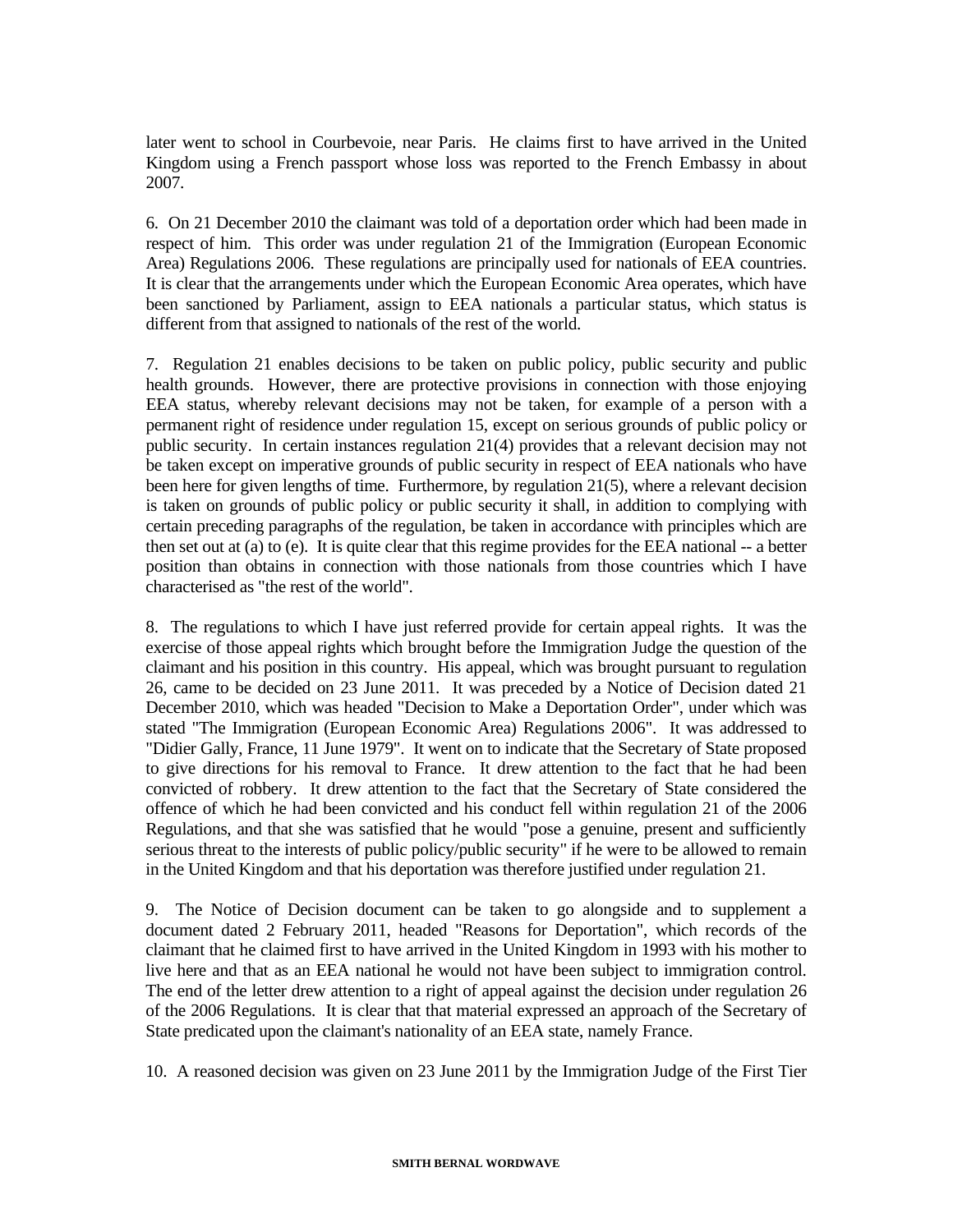Tribunal (Immigration and Asylum Chamber). The Secretary of State had been represented at the appeal. The decision records:

"1. The [claimant] says that he was born on 11 June 1979 and that he is a citizen of France. He purports to appeal under regulation 26 of the 2006 regulations .... He says that the respondent's decision is not in accordance with regulation 21 of the Regulations, and that his removal would breach his rights under Article 8 of the European Convention for the Protection of Human Rights and Fundamental Freedoms....

....

6. In her closing submissions, Ms Barrow [on behalf of the Secretary of State] raised for the first time the fact that, according to the [Secretary of State's] records, the [claimant] had never produced a valid national identity card or passport to establish his claimed French nationality. There was no evidence that his mother was here in exercise of her Treaty rights and no EEA family permit or other proof that the [claimant] was related to an EEA national. In the circumstances, by reason of the provisions of Regulation 26(2) and (3), the [claimant] had no right of appeal under the Regulations."

It is worthwhile interposing at this point that regulation 26(2) says that if a person claims to be an EEA national he may not appeal under the 2006 Regulations unless he produces a valid national identity card or passport issued by an EEA state. Regulation 26(3) contemplates the person appealing claiming to be a family member or relative of an EEA national, in which case one or other of a number of documents must be produced.

11. Paragraph 9 of the Immigration Judge's reasoned decision records that the claimant said that the police took his passport years ago. They returned it, but he lost it when he as attacked in 2007. He had reported his lost passport to the French Embassy. No one had explained how he could obtain a replacement. In paragraph 10 the Immigration Judge records that the Secretary of State had treated the claimant for some time as though he were a French citizen. Certain details are given as to that.

12. At paragraph 11 the decision says:

"We have considered the Regulations. It seems to us to be clear that, by virtue of Regulation 26(2) the [claimant] has no right of appeal under the Regulations: he has not produced a valid national identity card or passport. It was suggested at the hearing that a right might arise by reason of his claim to be the family member or relative of an EEA national. However, he has not produced an EEA family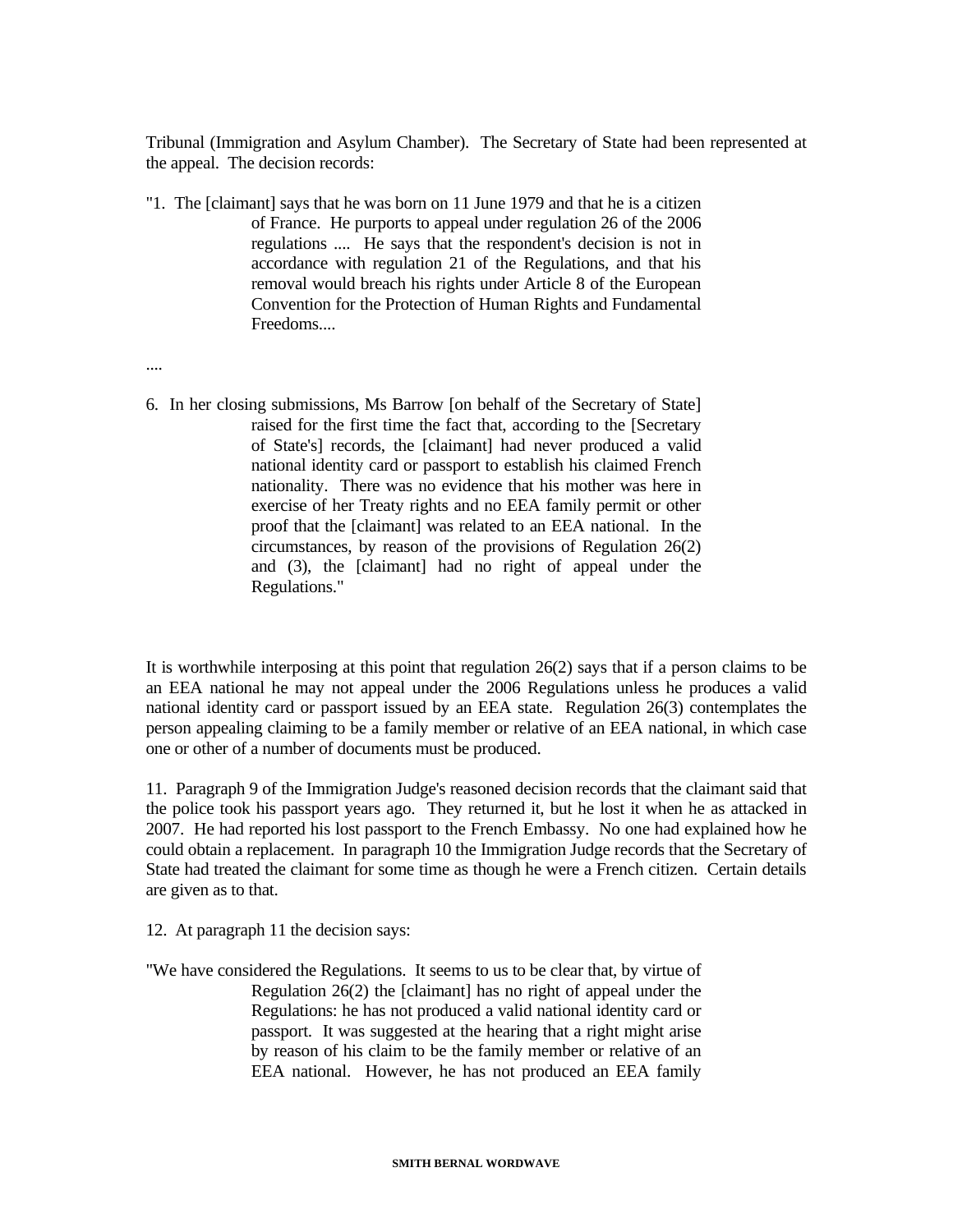permit either, and there is no evidence, other than his bare assertion, that he is related as claimed to an EEA National, or indeed that his mother is (or was) a French national, and there is certainly no 'proof' to this effect. Whilst it is unfortunate that the respondent has appeared to accept the [claimant's] claim as to his nationality, going so far as advising him in the refusal letter that he had a right of appeal under the Regulations, this does not alter the situation. We accordingly advised the [claimant] that he had no right of appeal under the Regulations."

It is pointed out in the decision that, had the claimant been able to make an appeal under those regulations, it might have stood some prospect of success. No findings were made one way or another in relation to that.

- 13. Later the Immigration Judge said this:
- "78. In light of our uncertainty as to the accuracy of the [claimant's] account of his circumstances, and what appears to be an attempt to generate evidence to support his claims, we find ourselves in difficulty establishing just what his nationality is. He does appear to have some familiarity with France. The names he has given us are clearly French and he spoke confidently of places in France in which he said he had lived. However, this would be just as consistent with the [claimant] being, for example, of Ivorian nationality, having lived in France (legally or illegally), as with being of French nationality.
- 79. As with all our findings in this case, we remind ourselves that it is up to the [claimant] to discharge the burden of proof to show that what he says is more likely to be true than not. We do not consider he has done so. We regret -- because we realise that it will make matters more complicated for the future conduct of this case -- that we are unable to make a positive finding in relation to nationality in this case."
- 14. Finally, immediately before the formal record of the decision, the Immigration Judge said:
- "97. The [Secretary of State] must now decide on the future conduct of this case. It seems to us unlikely to be lawful for the respondent to seek to remove the [claimant] as though he were not a French national without first taking a decision to do so under section 32 of the Borders Act 2007 and/or paragraphs 362-364 of the Immigration Rules HC 395 (as amended). If she attempts to remove him as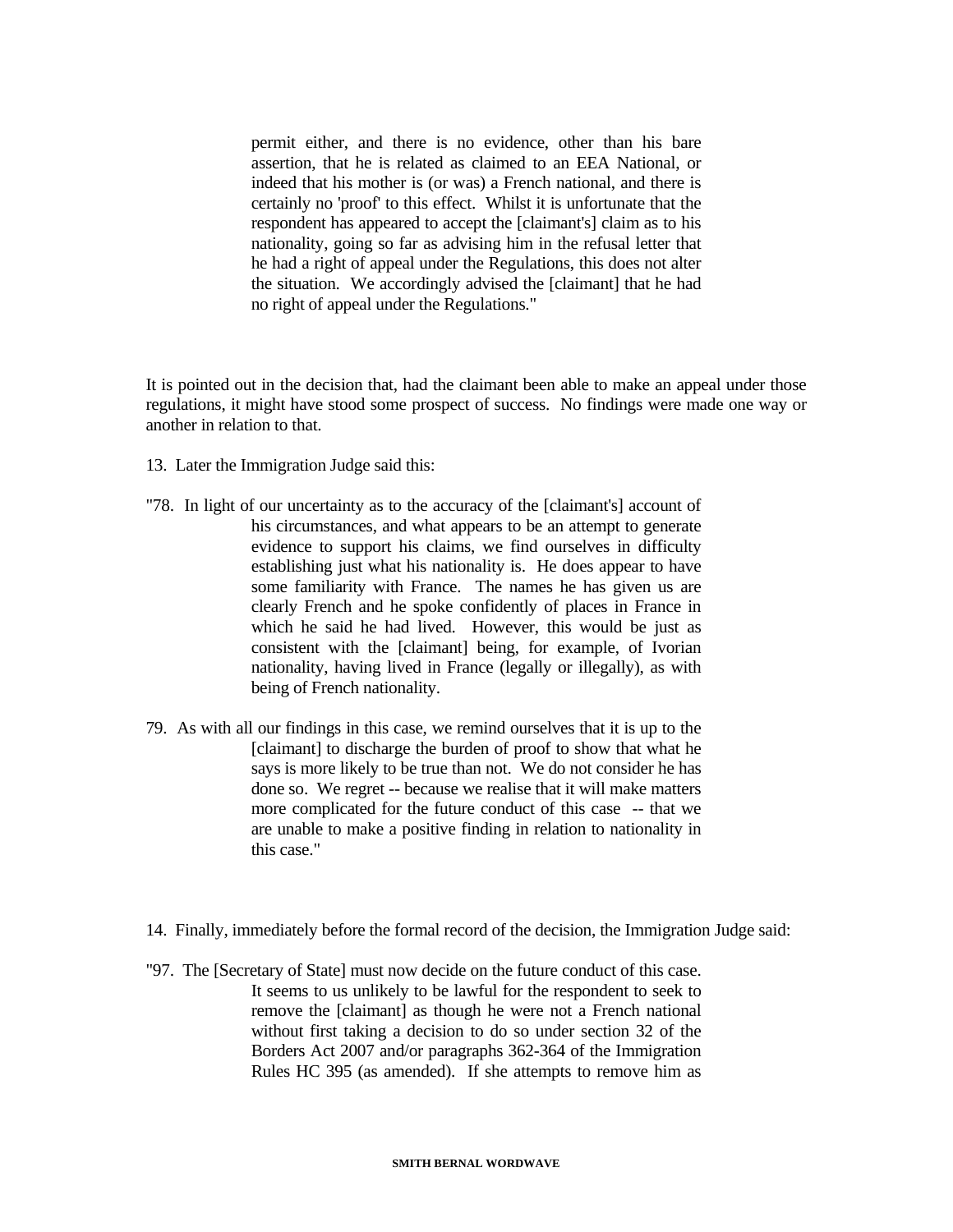though he were a French national and succeeds in obtaining clearance to do so from the French Embassy, the [claimant] may successfully reassert his claim to a right of appeal under the 2006 Regulations. For the reasons we give above, such an appeal, if permitted, might well have a good prospect of success."

15. It is clear from what I have recited that the Secretary of State at the very least drew the attention of the First Tier Tribunal to the question of nationality, whether or not the question taken before the Immigration Judge was limited to the solitary issue of whether the claimant had the relevant documents. It is also clear from other documents that, whilst the claimant may consistently have claimed to be French, in her consideration of this matter the Secretary of State has raised serious questions as to the claimant's nationality. Counsel for the Secretary of State accepts that it cannot be the case that simply because X claims to be French (or any other nationality), it follows X is French (or any other nationality). Indeed, it is recorded on 30 August 2011 that the claimant had been refused a travel document by the French Embassy. It is recorded that, according to their scrutiny, the French Embassy were not in a position to issue the claimant with a travel document as he is not a French national. A detention review, concurrent with that information, records that a signed deportation order would be obtained once the claimant's French nationality was confirmed.

16. Thus at that time the Secretary of State clearly recorded the French authorities as saying that, because he is not French, the claimant could not have a travel document. Further, there are other documents (not all of which I need recite) which make it plain that nationality remains for consideration.

17. A document dated 2 February 2011 records:

"Nationality has not been established via a document. However, we have considered subject as a French national on two previous occasions. Please now pursue confirmation of his nationality."

That reference preceded the hearing of the appeal before the Immigration Judge, to which I have referred. Subsequent to that appeal, a note dated 2 August 2011 records that its author had read the appeal determination and given special attention to paragraph 97 (to which I have referred earlier in this judgment) which gives direction to the further actions regarding removal. It is open to interpretation owing to the manner in which it is written:

"What we need to do is to establish his nationality because para 97 warns that if the S of S attempts to remove him as though he were a French national and succeeds in obtaining clearance to do so from the French Embassy, the [claimant] may successfully re-assert his claim to a right of appeal under the 2006 Regulations.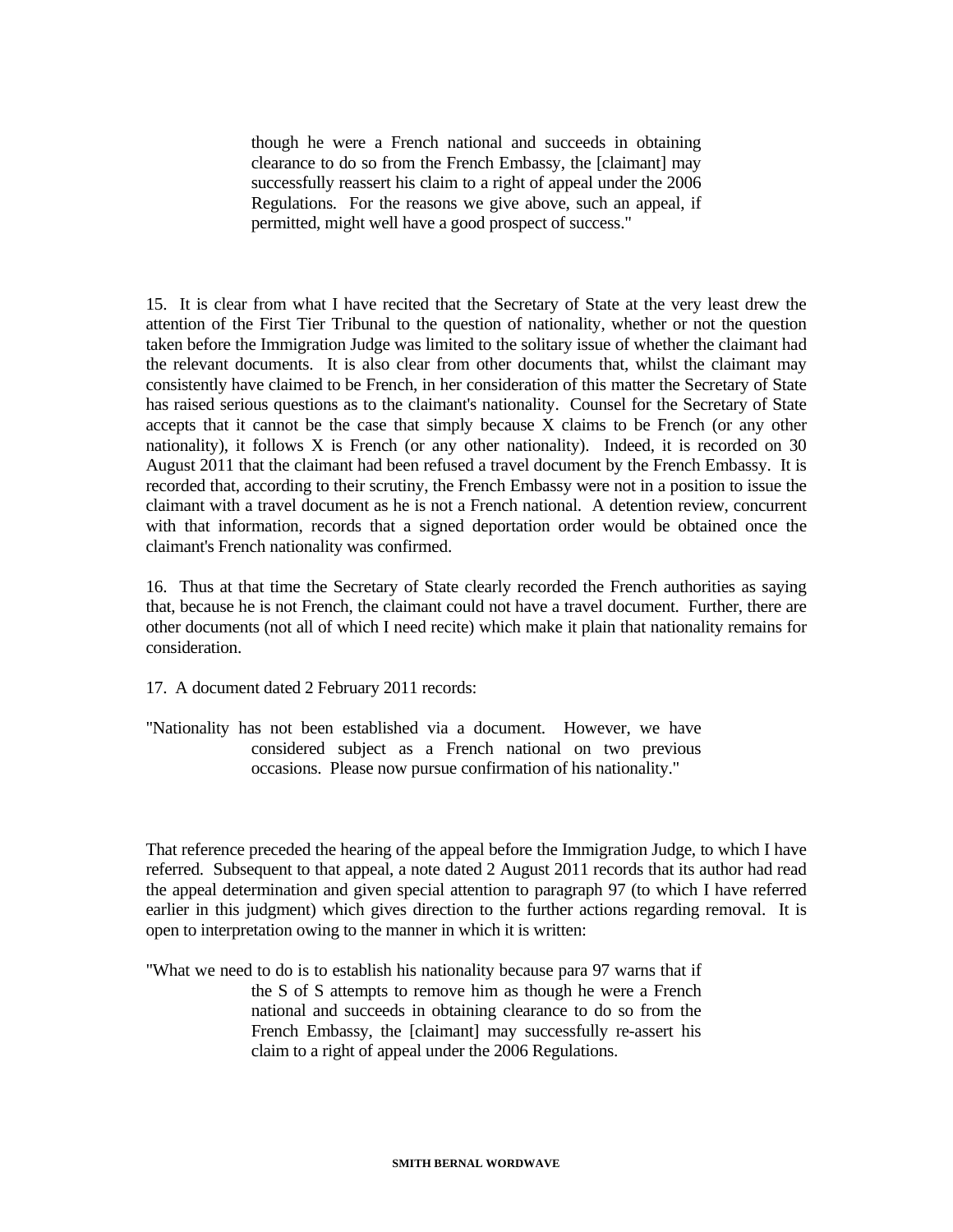As I read it, if we can establish his nationality we can proceed with deportation action as the S of S will not be removing him as though he was French. She will know that he is French. In light of this, I advise you to wait until we have a response to our request for an ETD [a travel document]. It would be a good idea to prepare the DO [deportation order] and place on file in readiness for a positive response from the French Embassy."

18. Those two documents to which I have just referred can be taken as framing the decision of the Immigration Judge from which I have cited. A document at page 279 of the bundle records that the appeal had been adjourned for certain reasons. It states:

"The judge asked the [claimant] a lot of questions about how he came to the UK, who he lived with, where he went to school and any employment he had undertaken. She indicated that if evidence of his residency was produced the Secretary of State was unlikely to succeed on grounds that it is imperative to public security to remove him from the UK.

....

The Secretary of State was directed to produce all reports into the [claimant's] likelihood of re-offending."

Page 280 records that the appeal was adjourned until 13 June 2011 so that there could be documentary evidence in support of length of residence and ties to the United Kingdom. It goes on to say that bail had been withdrawn as the claimant was not entitled to section 4 support/accommodation as he is an EEA national.

19. Discussion over what precisely was put in issue before the tribunal occurred in this hearing. For the Secretary of State it was indicated that there was a very limited jurisdictional issue. I am not convinced that the precise characterisation of what occurred is strictly necessary for the purposes of this judgment. It was plainly unsatisfactory for a jurisdictional point to be raised when it was. In any event, the discussion plainly ranged beyond merely the question whether the claimant had an identity card or a passport. Questions of nationality were considered. The simple fact is that both before and after the hearing of the appeal the Secretary of State has indicated that nationality is in effect unknown. This is something which persists. Very properly detention reviews (the claimant being in detention) occur on a regular basis. There was a detention review on 30 May 2012. In the review some background is given as to the claimant's assertion that he came to this country in 1993. The history records the refusal of a travel document by the French Embassy as the claimant "is not a French national" (that is underlined). The document continues that in an attempt to identify the claimant's nationality, a request had been sent to Interpol on 15 May 2012 for checks to be conducted in France, Spain, Italy and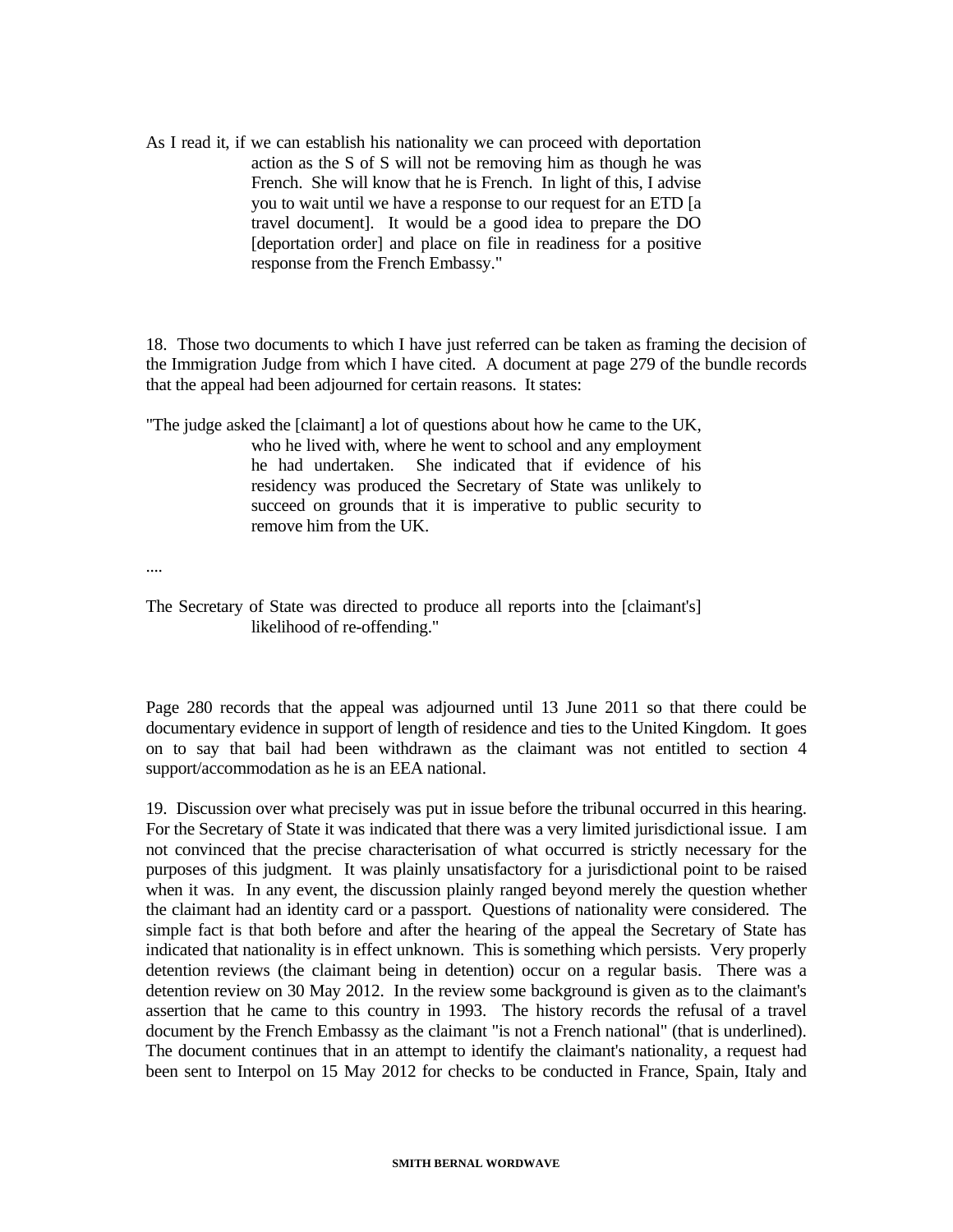Germany. It was said that once the results of the checks were known further action could be taken.

- 20. At page 333 of my bundle it is recorded:
- "[The claimant] is a prolific offender who has been assessed as a high risk of harm by his offender manager. He has claimed to be a French national. However, the French authorities are not willing to verify him as a French national with the scant information given."

21. The following day, in a document (at page 334) dated 30 May 2012, its author agreed with the preceding comments and records:

- "We are making considerable efforts to substantiate [the claimant's] claims to French nationality and are clearly committed to deportation."
- 22. In those circumstances the following points seem to me to be indisputable:
- (1) It cannot be correct for the Secretary of State to hold simultaneously two entirely variant views as to nationality, especially in circumstances when one asserted view as to nationality of an EEA state precludes an opportunity for consideration of support which bears on the question of liberty, and the other asserted view precludes, or assists in precluding, an ability to appeal under regulations giving effect to the status of EEA nationals.
- (2) The question of support under section 4 is contingent on the nationality of the claimant, not his claimed nationality, which may be different or may be wrong. It is worth bearing in mind the particular statutory words. Paragraph 1 applies to a person if he has the nationality of an EEA state other than the United Kingdom. This is not a matter of the statutory words indicating that paragraph 1 applies to a person if he claims to have. Further, it is not a question of the statutory words applying to a person who may have the nationality of an EEA state. Paragraph 1 applies to a person if he has the nationality of an EEA state.
- (3) It is possible that support can be withheld or withdrawn. The relevant schedule of the Nationality, Immigration and Asylum Act 2002 is headed "Withholding and Withdrawal of Support". In other words, it is perfectly possible that someone's status could change, leading to (if the circumstances were such as to allow this to occur) the possibility of a withdrawal of support which might otherwise have been forthcoming. Thus, a non-EEA national may become an EEA national, or vice versa, with consequential effects upon the support which is provided.
- (4) The Secretary of State cannot at the moment, in the light of the expressed and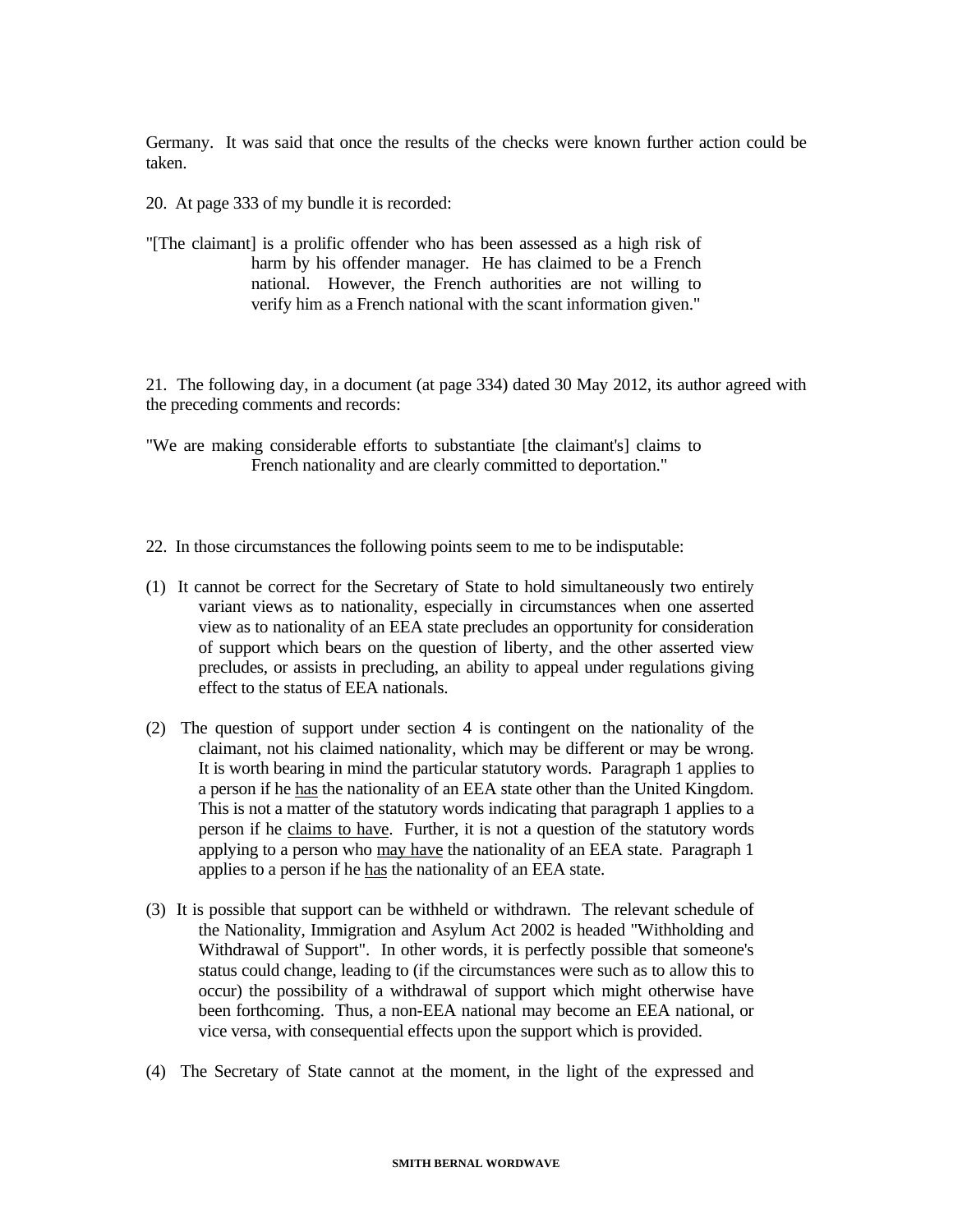recorded position, contend that the claimant is precluded from using section 4 by virtue of being an EEA national, when that is questioned by the Secretary of State and effectively repudiated by the only EEA state under consideration, namely France.

23. Accordingly, I consider it plain that, when granting permission, Mr Dove (sitting as a Deputy High Court Judge) put his finger on the nub of the matter when he observed:

".... in order to have exercised the power in the way that she did, the [Secretary of State] had to be satisfied that the claimant 'has the nationality of an EEA State other than the United Kingdom'.... In the light of the conclusions of the First Tier Tribunal and the submissions in .... the Acknowledgement of Service it is at least arguable that it is difficult to see on what evidential basis the [Secretary of State] reached that conclusion other than relying on the uncorroborated assertion of the claimant that the First Tier Tribunal had rejected."

24. Indeed, having heard that argument now, it appears to me clear that the circumstance is one whereby the Secretary of State had not and has not arrived at any definitive view as we sit here today in August 2012. It follows that the application for judicial review must therefore succeed. There is a clear, prejudicial error of law, namely reliance on French nationality for one purpose whilst simultaneously questioning such nationality when such nationality has, in fact, been denied by the French, and utilising, or at least appearing to utilise, the want of nationality to undermine a statutory appeal.

25. Declaratory relief is sought. Some discussion occurred in the course of argument as to the character of that declaratory relief. I cannot decide the nationality of the claimant; it is still to be determined. However, it cannot presently be said by the Secretary of State that he has the nationality of an EEA state other than the United Kingdom. The statutory words are as I have read out. They do not embrace the possibility of the statutory words being interpreted as he may have the nationality of an EEA state, which is in effect the character of the reading of these words by the Secretary of State.

26. Accordingly, I propose to make the following declaration, which has been agreed by counsel:

- (1) The defendant acts unlawfully in treating the claimant as an EEA national for the purposes of his application for support under section  $4(1)(c)$  of the Immigration and Asylum Act 1999, in circumstances where his nationality has yet to be established for the purposes of his proposed deportation.
- (2) Unless and until such time as the defendant has confirmed that the claimant is a national of France (or, if it be the case, another EEA state) she acts unlawfully in asserting that the claimant is precluded from support under section 4(1)(c) on the